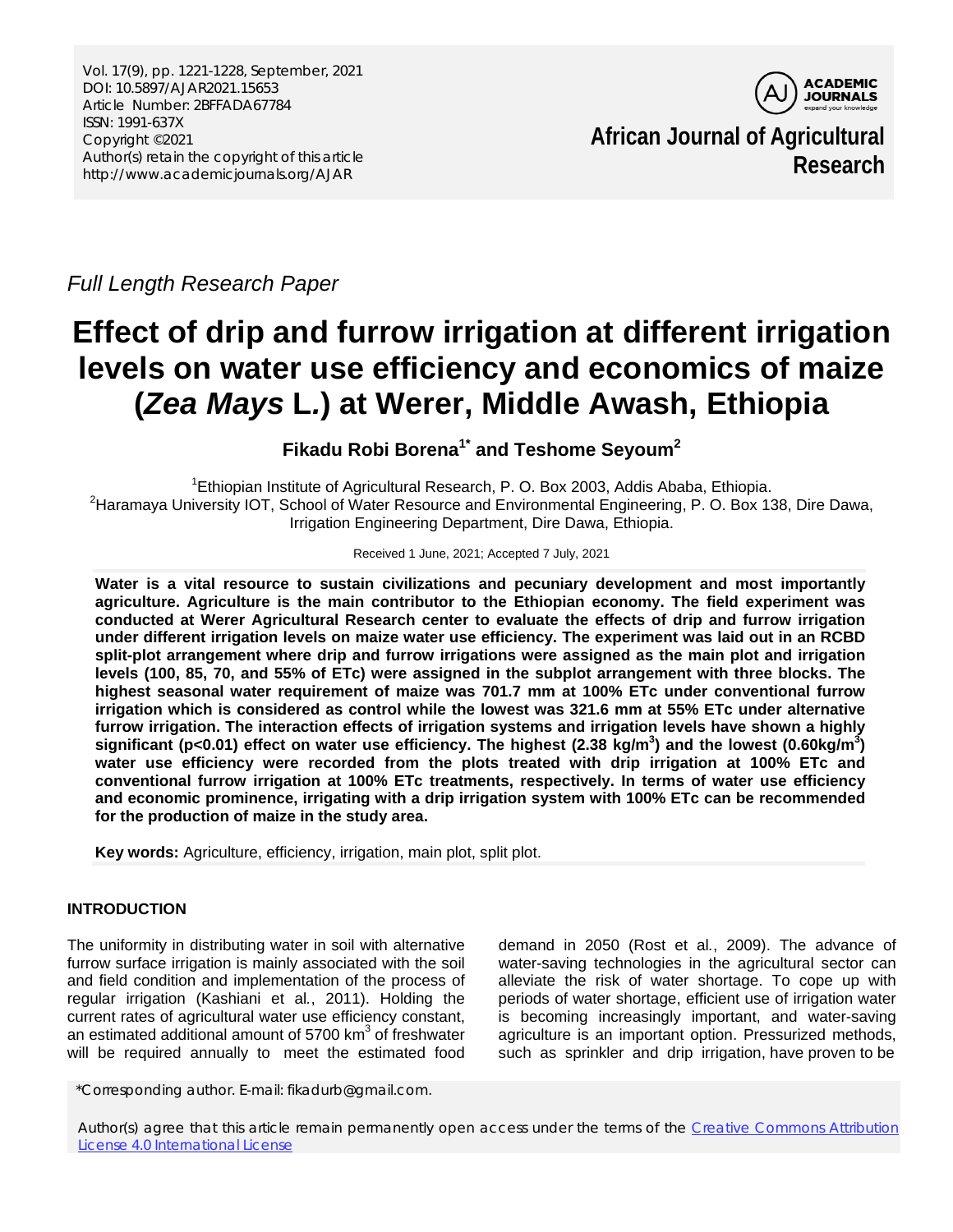successful in terms of water use efficiency and increased yield for a wide range of crops and environments [\(Ati](#page-7-2) et al*.*[, 2012\)](#page-7-2). The identification of the best irrigation management strategies (methods, levels, and timings) remains an important issue to improve water management at the farm level in semi-arid environments where water is scarce. Drip irrigation is an irrigation method that allows precisely controlled application of water and fertilizer by allowing water to drip slowly near the plant roots through a network of valves, pipes, tubing, and emitters (Poh et al*.*[, 2009\)](#page-7-3).

Increasing the water use efficiency in semi-arid regions is very essential. Effectual irrigation systems design at the farm level appear to be a very significant feature for the irrigated agriculture and a key factor due to the competition for water resources with other sectors and to allow the economic and environmental sustainability of agriculture. Programs throughout the crop growing period, coupled with appropriate irrigation techniques that are applicable also in semi-arid environments, have been suggested in earlier studies [\(Pereira](#page-7-4) et al*.*, 2002; [Tagar](#page-7-5) et al*.*[, 2012\)](#page-7-5). Maize is critical for food security in Ethiopia. Over 9 million smallholder farmers grow maize on about two million hectares (14% of total land area in Ethiopia) and around 88% of their production is used for food consumption (Abate et al*.*[, 2015\)](#page-6-0). The country needs to continue the recent observed increase in cereal yield (of which maize makes up the largest share) to maintain its current food self-sufficiency rate of 95% in 2050, as by as the population will have probably more than double and consumption per capita levels have increased in line with higher projected income level. This would be equivalent to a yield increase to around 50% of the water-limited potential yield of cereals. If the yield level stays at the present level, Ethiopia will only be able to produce 40% of its cereal needs in 2050, which is a potential risk for food security [\(Van et al](#page-7-6)*.*, 2020).

Crop failure due to moisture stress in Ethiopia is a common experience especially in the moisture stress area of the country which is caused by low and erratic rainfall distribution. Different researchers worldwide and in the country also show the diverse effect of moisture stress on crop production ([Dağdelen](#page-7-7) et al*.*, 2009; [Khalili](#page-7-8) et al*.* [2013\)](#page-7-8). Because of the limited water resource in the semi-arid regions specifically, in middle Awash and the sensitivity of maize crop to moisture stress, this research is aimed at determining the water use efficiency and appropriate irrigation system during the maize crop growing period and producing optimum yield by using appropriate irrigation system with optimum irrigation amount that is economically feasible.

#### **MATERIAL AND METHODS**

#### **Description of the study area**

The experiment was conducted in 2019/20 at Werer Agricultural Research Center experimental site, located in Afar Regional State

and 280 km far away from Addis Ababa. It is located (Figure 1) at 9° 16 '8" latitude; 40° 9' 41" E longitudes and 740 m above mean sea level. According to the classification of Agro-ecological zones by the Ministry of Agriculture and Rural Development (MoARD, 2005), the area is classified as semi-arid with an average annual rainfall of 590 mm. Based on the meteorological data recorded at Agro meteorological observatory (Werer) the average minimum and maximum temperature is 19 and 40.8°C, respectively. The topography of the middle awash Valley reflects the history of the middle awash valley, through which deposits from the Awash River have constructed an extensive alluvial plain. Gradients are generally very low, predominantly lying in the range of 1-2 percent [\(Awulachew](#page-7-9) et al*.*, 2007).

#### **Soil of the study area**

The soils are brown and turn to dark brown when moist. Generally, the widespread occurrence of salinity and sodicity problems in the irrigated area of Amibara District farms is mainly due to weathering of Na, Ca, Mg, and K rich igneous rocks and poor irrigation water management. A recent study indicated that the salt-affected soils were generally clayey to silt clay loam in both soil types, slightly alkaline to strongly alkaline (7.53 to 8.45) and low in organic matter with high soluble salt.

#### **Bulk density**

The bulk density undisturbed soil sample of known volume was taken using a core-sampler from six representative places in the trial plot at three different depths (0-30 cm, 30-60 cm, and 60-90 cm). The sampled soil was oven-dried at 105 °C for 24 h to a constant weight and weighed to determine the dry weight fraction. Then the bulk density was calculated as the ratio of dry weight of the soil to known cylindrical core sampler volume [\(Hillel, 2004\)](#page-7-10).

$$
\rho_b = \frac{M_c}{V_t} \tag{1}
$$

Where,  $\rho_b$  = Bulk density (g/cm<sup>3</sup>);  $M_c$  = Dry weight of soil (g);  $V_t$  = Volume of core cutter  $(cm<sup>3</sup>)$ 

The total available water (TAW in mm) of the experimental field was determined by using the following equation [\(Allen, 2000\)](#page-6-1).

$$
\text{TAW}(mm) = \left(\frac{(FC - PWP) * \rho d * D}{100}\right) * \frac{1}{\rho_w} \tag{2}
$$

Where, TAW = Total available water (mm);  $FC = Field Capacity$  $(%):$ 

PWP = Permanent wilting point (%);  $\rho_d$  = Bulk density (g/cm<sup>3</sup>); D = Effective root depth of crop (m);  $\rho_w$  = Water density (g/cm<sup>3</sup>).

The moisture content (cm/cm) is obtained by the following formula [\(Batjes, 2012\)](#page-7-11).

$$
MC(\%) = \frac{W_{ws} - W_{ds}}{W_{ds}} \times 100
$$
 (3)

Where, MC  $%$  = Moisture content (gm); Wws = Weight of wet soil (gm); Wds = Weight of dry soil (gm).

#### **Climate condition of the study area**

Werer Agricultural research center meteorological data (Figure 2) shows that the average annual rainfall is 590 mm. More than 85%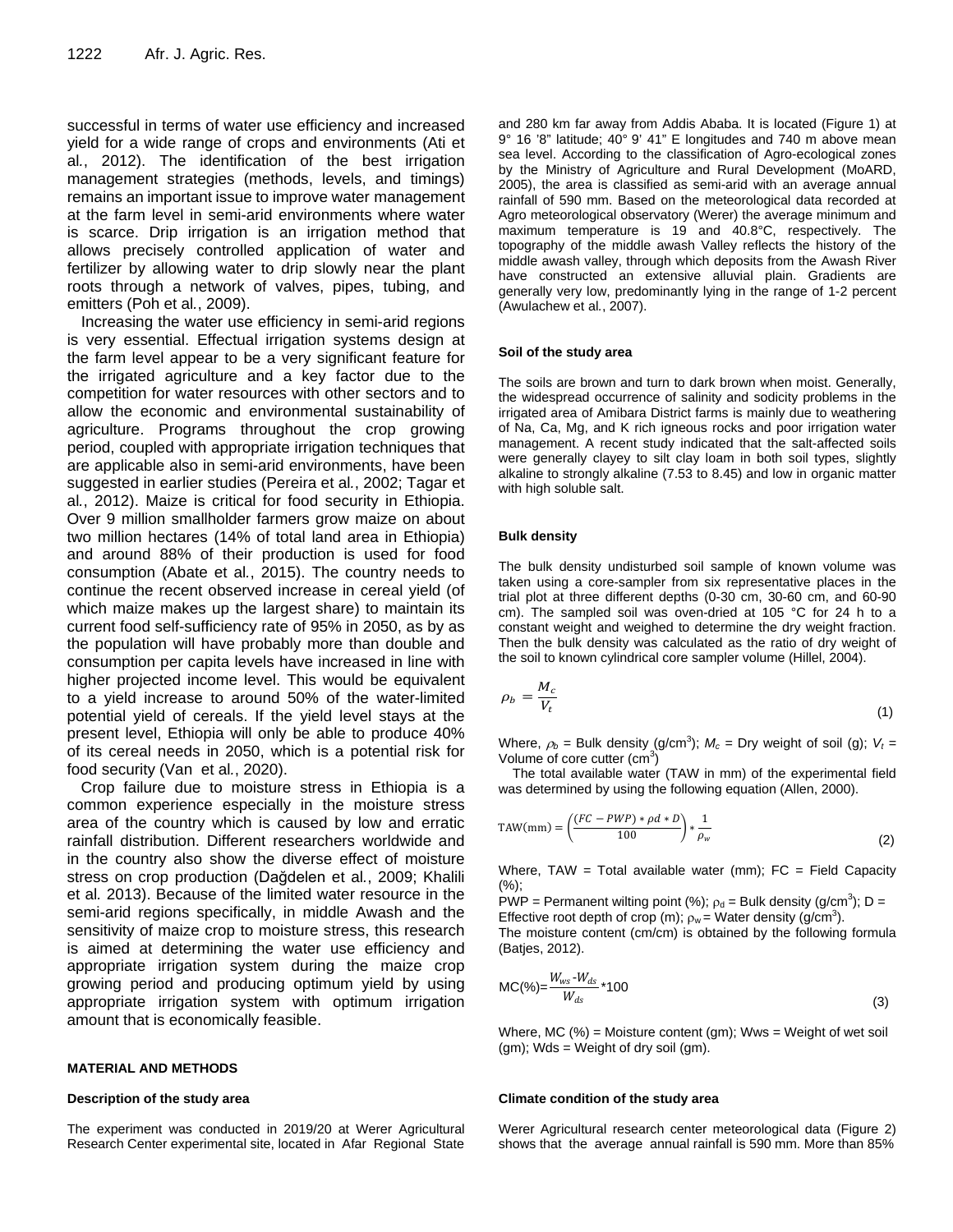

**Figure 1**. Study area map.



**Figure 2.** Climate of Study Area (1990-2019).

of the rain occurs from June to September, with July and August being the wettest months. The average minimum and maximum

temperature is 19 and 40.8°C, respectively. Mean relative humidity is lowest in June at 36% and the maximum in August which is 58%.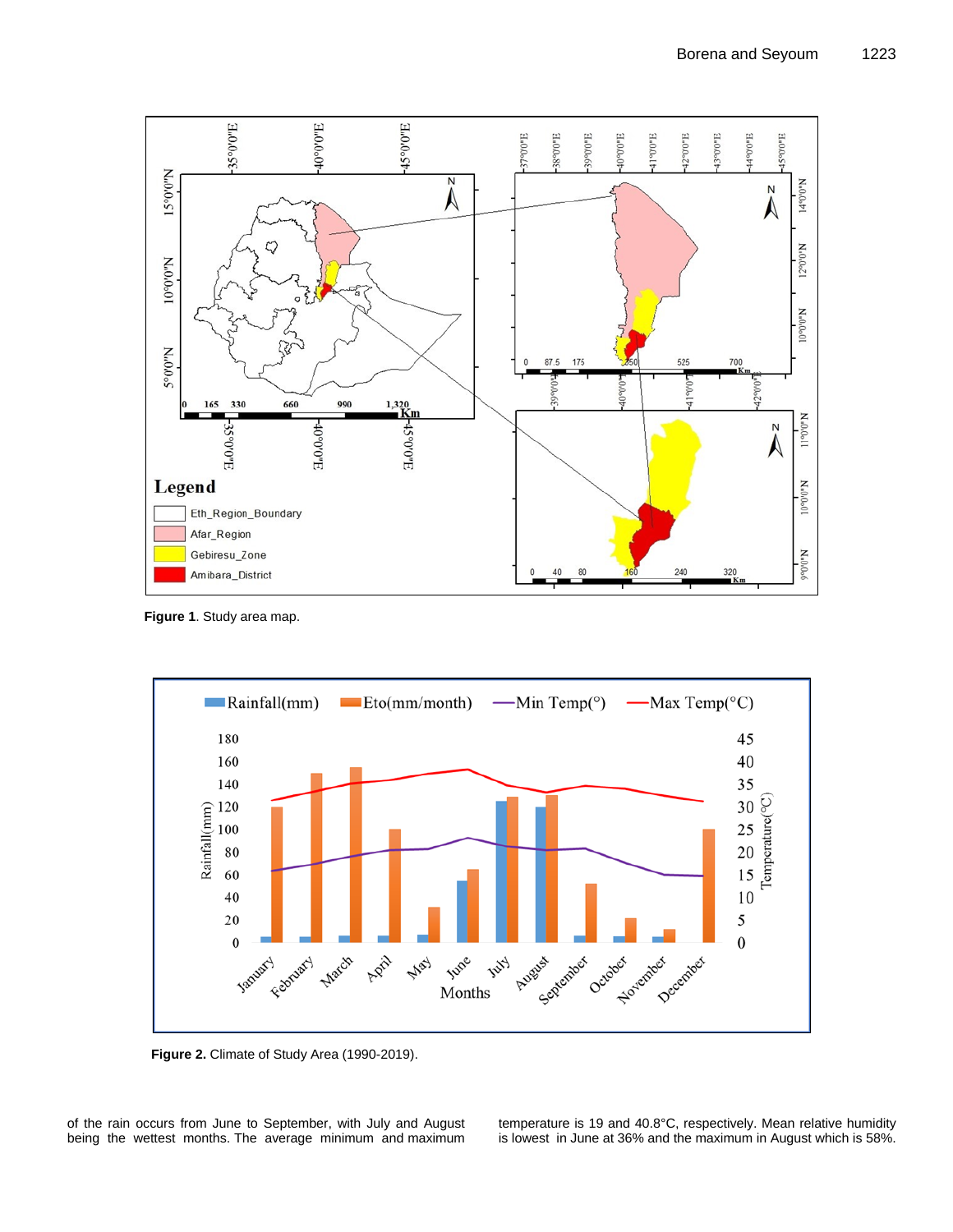| <b>Main plot</b>              |            | Sub-plot                | <b>Treatment</b><br>designation |  |
|-------------------------------|------------|-------------------------|---------------------------------|--|
|                               |            | <b>Irrigation level</b> |                                 |  |
|                               | <b>CFI</b> | 100% ETc                | T1                              |  |
|                               | AFI        | 100%ETc                 | T <sub>2</sub>                  |  |
| Irrigation<br>Furrow<br>(MP1) | AFI        | 85% ETc                 | T <sub>3</sub>                  |  |
|                               | AFI        | 70% ETc                 | T4                              |  |
|                               | AFI        | 55% ETc                 | T5                              |  |
|                               |            |                         |                                 |  |
|                               | DΙ         | 100% ETc                | T6                              |  |
| Drip Irrigation               | DI         | 85% ETc                 | T7                              |  |
| MP <sub>2</sub>               | DI         | 70% ETc                 | T8                              |  |
|                               | DI         | 55% ETc                 | T9                              |  |

**Table 1.** Treatment combination.

The annual evapotranspiration rate of Amibara is 2829 mm. According to Werer Agricultural Research Center's long-term climatic data (1990 - 2019), the relative humidity ranges between 37 and 52.5%. The mean monthly rainfall distribution indicates that July and August are the main rainy season followed by March and April (short rainy season).

#### **Water use yield response**

The water use-yield relationship was determined using the Stewart model in which dimensionless parameters in relative yield reduction and relative water consumption are used [\(Doorenbos and Kassam,](#page-7-12)  [1979\)](#page-7-12). Ky is defined as a decrease in yield per unit decrease in ETc [\(Lovelli](#page-7-13) et al*.*, 2007).

$$
1 - \frac{Y_a}{Y_m} = K_y \left( 1 - \frac{ET_a}{ET_m} \right) \tag{1}
$$

Where, Ya = Actual yield; Ym = Maximum yield;  $Ky = Yield$ response factor; ETa = Actual evapotranspiration; ETm = Maximum evapotranspiration

#### **Experimental treatments and design**

The experimental treatments (Table 1) include irrigation systems, viz., furrow (alternate furrow) and drip irrigation, and four irrigation levels (100, 85, 70, and 55%ETc) and considering conventional furrow irrigation (CFI with 100%ETc) as control.

The experiment was designed as split-plot in an RCBD design arrangement with three blocks. The experimental field was divided into 27 plots and a single plot size of 4.5 m by 6.0 m to accommodate six ridges with 6 m length, representing a single treatment. The plots and blocks had a buffer zone of 1.5 and 3 m length, respectively.

#### **Irrigation scheduling**

#### Atmospheric evaporating power (ET<sub>o</sub>)

Atmospheric evaporating power (ETo) expresses the evaporating power of the atmosphere at a specific location and time of the year and does not consider crop characteristics and soil factors [\(Jabloun](#page-7-14)  [and Sahli, 2008\)](#page-7-14).

ETc= ETo\*Kc (2)

Where,  $ETo = Reference evaporation (mm/day); Kc = Crop$ coefficient.

To estimate the reference evapotranspiration by using or applying the FAO Penman-Monteith equation on a daily or shorter timescale, the equation and some of the procedures for calculating meteorological data should be adjusted for the smaller time step. The atmospheric evaporating power rate was estimated by the following equation (Allen et al*.*[, 1998\)](#page-6-2).

$$
ET_{o} = \frac{0.408\Delta(R_{n}-G) + \gamma \frac{37}{T_{hr}+273}U_{2}(e^{o}(T_{hr})-e_{a})}{\Delta + \gamma (1+0.34U_{2})}
$$
(3)

∆, Saturation slope vapour pressure curve at Thr [kPa °C-1]; Rn = Net radiation at the grass surface [MJ m<sup>-2</sup> hour<sup>-1</sup>];  $\dot{G}$  = Soil heat flux density [MJ m<sup>-2</sup> hour<sup>-1</sup>];  $y =$  Psychometric constant [kPa  $^{\circ}$ C<sup>-1</sup>]; Thr = Mean hourly air temperature  $[°C]$ ;  $e^{\circ}$  = Saturation vapour pressure at air temperature;  $e^a$  = Average hourly actual vapour pressure [kPa];  $U_2$ ; Average hourly wind speed [m s<sup>-1</sup>]

Drip irrigation has been scheduled by considering the estimation of the fraction of surface area wetted, depth of irrigation water applied, and wetted diameter of drip emitter. Therefore, two soil water distribution parameters have been taken as the primary indicator of interest for describing water distribution around drip emitter and for irrigation scheduling. Those parameters estimated during the on-field management of the experiment mentioned as follows.

#### **Fraction of surface area wetted**

Fraction of surface area wetted is estimated by the following equation [\(Doorenbos, 1975\)](#page-7-15).

$$
P = \frac{w}{l_e * l_r} \tag{7}
$$

Where,  $P =$  Fraction of surface area wetted;  $W =$  Surface area wetted (m<sup>2</sup>); Lr = Plant row spacing (m); Le = Emitter spacing (m).

Depth application determined by using the following equation [\(Doorenbos, 1975\)](#page-7-15):

$$
d = \frac{(p * T A W * D r z) * P}{E_U * E_a} \tag{8}
$$

where,  $d =$  Depth of application (mm);  $TAW = Total available soil$ water (mm/m); Drz = Plant root zone depth (m);  $E_a$  = Field application efficiency (%);  $E_{Uf}$  = Emission uniformity (%); p = Soil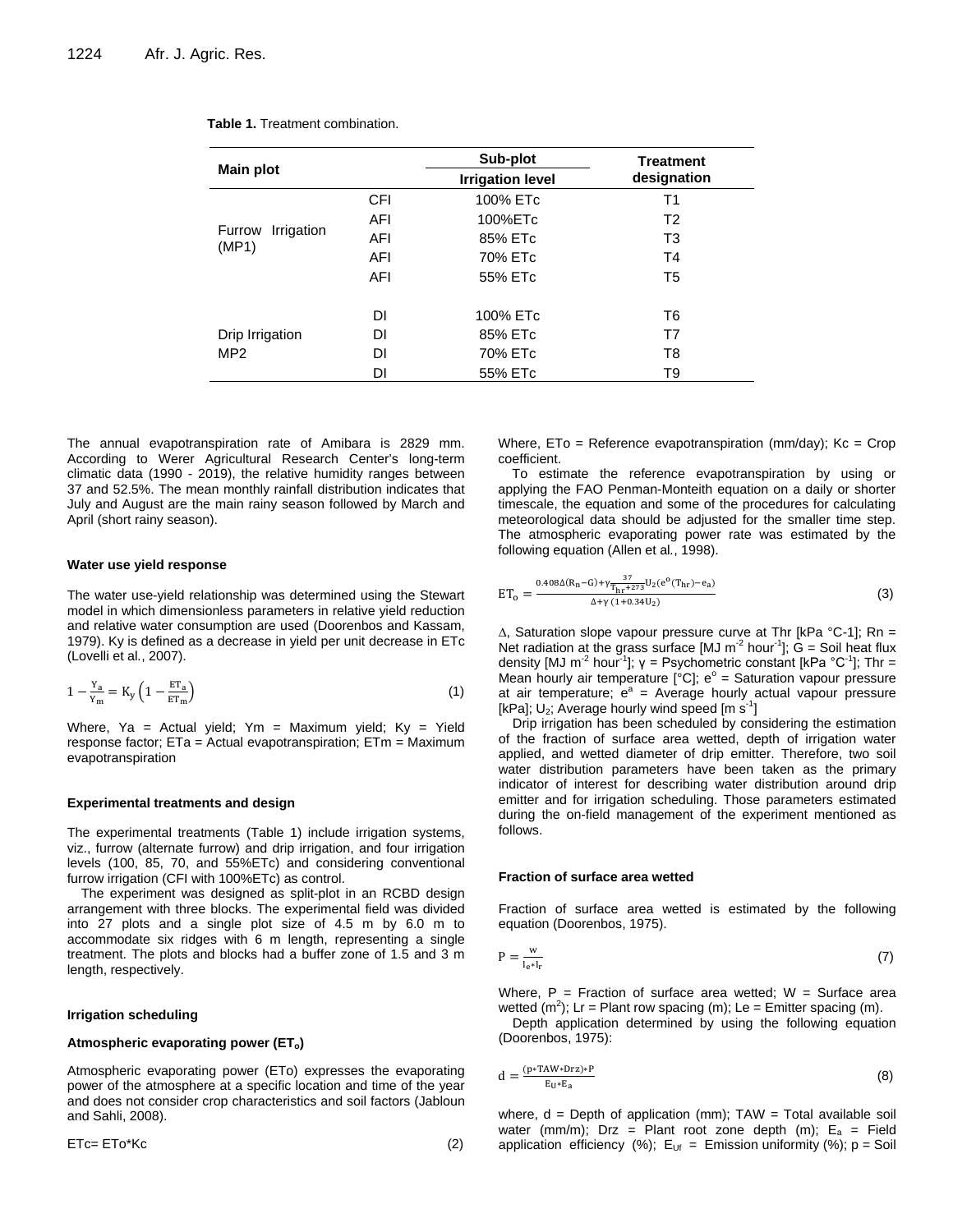**Table 2.** Main effect of irrigation method on growth and certain yield parameters.

| Treat    | WFC(g)       | WFCS(g)             | WTS(g)       | BM(ka/ha)     | Yld(ka/ha)    | WUE(ka/m3       | HI (%)     |
|----------|--------------|---------------------|--------------|---------------|---------------|-----------------|------------|
| Drip     | $207.30^{a}$ | $929.63^{\circ}$    | $326.53^a$   | $22067.9^{a}$ | $11368.3^{a}$ | $1.96^a$        | $51.1^a$   |
| Furrow   | $192.07^{b}$ | 837.66 <sup>b</sup> | $298.96^{p}$ | $14181.1^{b}$ | $5065.8^{b}$  | 0.96 $^{\rm b}$ | $35.5^{b}$ |
| Lsd(0.05 | 14.6         | 61.23               | 18.52        | 1827.4        | 797.07        | 0.25            | 5.26       |
| CV       | 8.84         | 8.39                | 7.16         | 12.43         | 12.19         | 12.13           | 14.92      |

WFC= weight of five cobs, WFCS= weight of five cobs seed, WTS=weight of thousand seed weight, BM= Biomass, Yld= Yield, WUE=water use efficiency, HI= harvest index.

water depletion fraction;  $P =$  Fraction of surface wetted.

The number of days between irrigations during periods without rainfall was determined by using the following formula [\(Doorenbos,](#page-7-15)  [1975\)](#page-7-15)

$$
i = \frac{(p * T A W) * D r z * P}{ETc}
$$
 (9)

Where,  $I = Irri$  ation interval (day);  $ETc = Crop$  Water Requirements (mm/day);  $p =$  Soil water depletion fraction;  $P =$  Fraction of surface area wetted.

Working time was calculated by using the following equation [\(Doorenbos, 1975\)](#page-7-15),

$$
T = \frac{d^* l_i^* l_e}{q_e} \tag{10}
$$

Where,  $T =$  Flow duration (hr.);  $q_e =$  Emitter flow rate (I/hr)

#### **Determination of drip lateral hydraulics**

One empirical equation frequently used is the Hazen and Williams formula. Also, because of the possibility of laminar, turbulent, or fully turbulent flow in trickles Darcy Weisbach equation was used to compute the head loss due to pipe friction [\(Liou, 1998\)](#page-7-16).

$$
H_f = \frac{f L V^2}{2gd} \tag{11}
$$

Where,  $H_f$  = Head loss due to friction (m); f = Friction factor; L = Length of pipe(m);  $V =$  Velocity(m/s);  $g =$  Acceleration due to gravity(m/s<sup>2</sup>); d = Pipe diameter(mm)

The flow variation was estimated by the following formula [\(Wu](#page-7-17) et al*.*[, 1979\)](#page-7-17).

$$
Q_{var} = 1 - (1 - H_{var})^x \tag{12}
$$

Where,  $Q_{var}$  = Flow variation;  $H_{var}$  = Pressure head variation;  $X=0.5$ For laminar flow regime.

Pressure variation along the drip line was estimated by using the following equation (Wu et al*.*[, 1979\)](#page-7-17).

$$
H_{Var} = 1 - \frac{h_{min}}{h_{max}} \tag{13}
$$

Where,  $H_{var}$  = Pressure head variation along the line;  $h_{min}$  = Minimum pressure along the line;  $h_{max}$  = Maximum pressure along the line.

## **RESULTS AND DISCUSSION**

Analysis of variance showed that the mean values of

plant height were statistically significant ( $p \leq 0.05$ ) different due to the main effect of the irrigation system (Table 2).

Statistically significantly higher mean yield (11368.3 kg/ha) was recorded from drip and a lower mean yield (5065.8 kg/ha) was recorded from the furrow irrigation method. While there was a statistically ( $p \le 0.05$ ) significant difference between drip and furrow irrigation system in weight of five cobs, the weight of five cobs seed, the weight of thousand seed, above ground biomass, yield, water use efficiency, and harvest index.

## **Effects of irrigation system and irrigation level on water use efficiency**

Effects of irrigations system and irrigation levels on yield parameters and grain yield production of maize are significantly influenced by irrigation system in combination with different irrigation level. The result of the study (Table 3) revealed that the water use efficiency of maize is significantly (p≤0.01) influenced by irrigation systems and irrigation levels. The highest water use efficiency was obtained from drip irrigation with 85%ETc  $(2.38 \text{ kg/m}^3)$  and minimum obtained from Conventional furrow irrigation (0.60 kg/m<sup>3</sup>). Using a drip irrigation system with 100%ETc shows that there is an increase in the maize yield production by 57.53% and save 33.7% of irrigation water as compared to conventional furrow irrigation (farmers practice); but compared to alternative irrigation with 100%Etc there is 71.5% of maize yield increase and 24.58% loss of irrigation water over alternative furrow irrigation. Deficit irrigation levels with drip irrigation have lower impacts on yields of maize grain production [\(Darouich](#page-7-18) et al*.*, 2014).

The result of using alternative furrow irrigation with 100% ETc shows 32.8% of yield reduction and 49.99% saves irrigation water compared to conventional furrow irrigation; but, using a drip irrigation system with 100%ETc can increase the maize grain yield production by 57.53% and save 33.7% of irrigation water as compared to conventional furrow irrigation (farmers practice); compared to alternative furrow irrigation with 100%Etc there is 71.5% of maize yield increase and 24.58% loss of irrigation water over alternative furrow irrigation. Deficit irrigation levels with drip irrigation have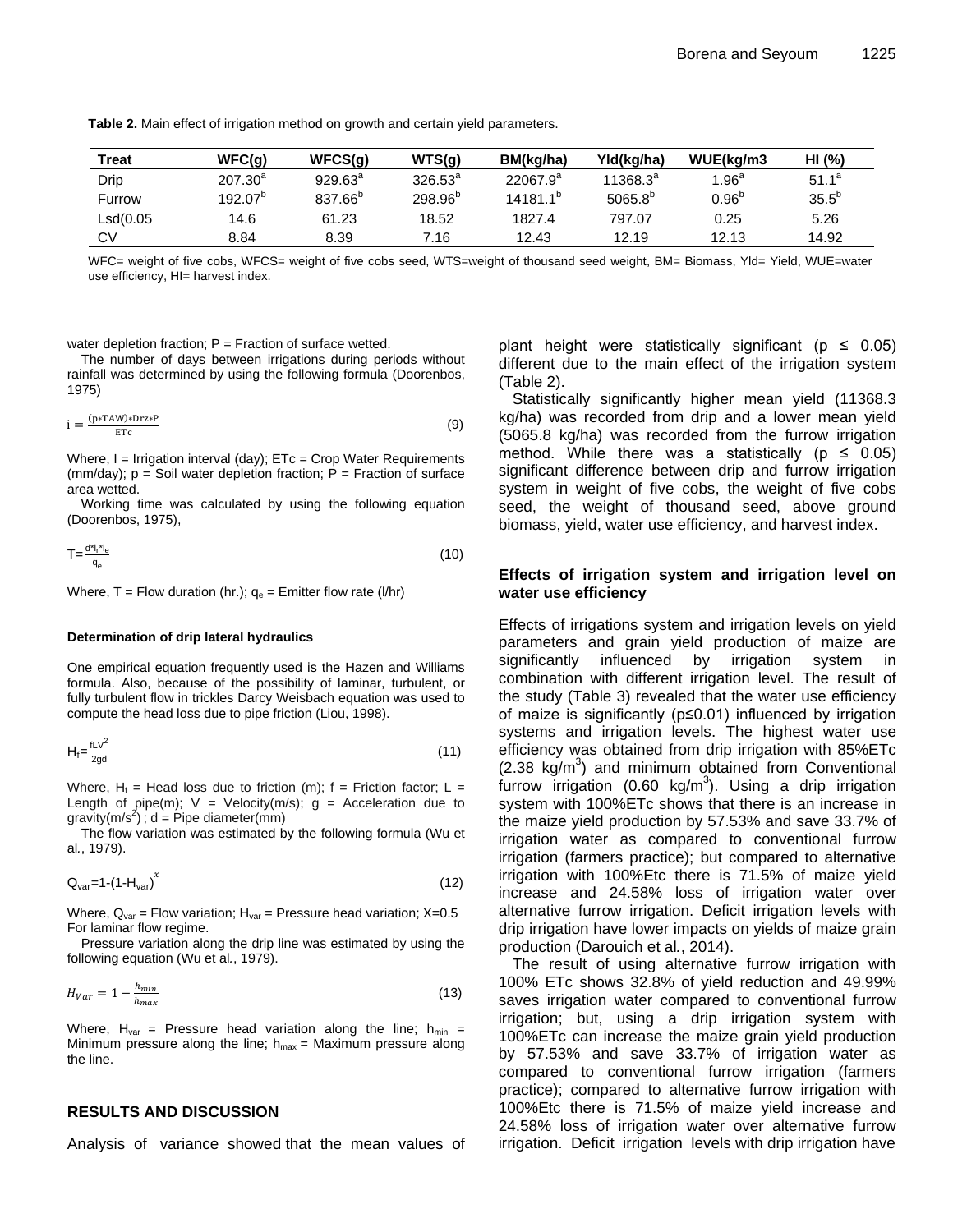| <b>Treat</b> | ВM                 | Yld                    | <b>TSW</b>           | <b>WUE</b>           | нı                   |
|--------------|--------------------|------------------------|----------------------|----------------------|----------------------|
| CFI(100%ETc) | $16049^b$          | $7078.2^d$             | $292.58^{b}$         | 0.60 <sup>f</sup>    | $0.44^{bcd}$         |
| AFI(100%ETc) | 13704 <sup>b</sup> | $4753.1$ <sup>ef</sup> | 322.01 <sup>ab</sup> | 0.81 <sup>ef</sup>   | 0.34 <sup>erd</sup>  |
| AFI(85%ETc   | 14609 <sup>b</sup> | $4711.9$ <sup>ef</sup> | $294.17^{b}$         | 0.95 <sup>ef</sup>   | $0.32$ <sup>ef</sup> |
| AFI(70%ETc)  | $12963^b$          | $4732.5$ <sup>ef</sup> | $301.05^{b}$         | $1.18$ <sup>de</sup> | $0.37^{c-f}$         |
| AFI(55%ETc)  | 13580 <sup>b</sup> | 4043.7 <sup>†</sup>    | $258.02^{b}$         | 1.26 <sup>cde</sup>  | $0.31$ <sup>f</sup>  |
| DI(100%ETc)  | $26132^a$          | 16666.6 <sup>a</sup>   | $369.20^a$           | $2.15^{ab}$          | $0.64^{\text{a}}$    |
| DI(85%ETc)   | $24897^{\circ}$    | $12962.9^{b}$          | 332.24 <sup>ab</sup> | 2.38 <sup>a</sup>    | $0.52^{b}$           |
| DI(70%ETc)   | 23251 <sup>a</sup> | $9465.0^{\circ}$       | 330.20 <sup>ab</sup> | $1.77$ <sup>bc</sup> | $0.42^{b-d}$         |
| DI(55%ETc)   | 13992 <sup>b</sup> | 6378.6 <sup>ed</sup>   | $289.43^{b}$         | 1.56 <sup>cd</sup>   | $0.46^{bc}$          |
| Lsd          | 3852.5             | 1680.4                 | 53.01                | 0.56                 | 11.10                |
| <b>CV</b>    | 12.43              | 12.19                  | 7.16                 | 12.13                | 0.15                 |

**Table 3.** Effect of irrigation system and irrigation levels on yield and water use efficiency.

\*\*Treatment with the same letter has no significant difference. AFI=Alternate furrow irrigation, BM= above ground biomass, CV=Coefficient of variation, DI=Drip irrigation, HI= Harvest index Lsd=Least significance difference, TSW= Thousand seed weight, Yld= Yield, WUE= Water use efficiency.

**Table 4.** Partial budget, MRR and BCR analysis.

| <b>Treatment</b> | <b>UnYId</b><br>(kg/ha) | AdYId | Tot/price | <b>TVC</b><br>(ETB) | <b>NB</b><br>(birr/ha) | <b>MRR</b><br>$(\%)$ | <b>BCR</b> |
|------------------|-------------------------|-------|-----------|---------------------|------------------------|----------------------|------------|
| $T-3$            | 4711.9                  | 4240. | 63,610.65 | 13,500.00           | 50,110.65              | ٠                    | 3.7        |
| $T-5$            | 4043.7                  | 3639  | 54.589.9  | 13,500.00           | 41,089.95              | D                    | 3.0        |
| $T-4$            | 4732.5                  | 4259  | 59,629.50 | 14,500.00           | 45,129.50              | 774.10               | 3.1        |
| $T-2$            | 4753.1                  | 4277  | 62.027.96 | 14.821.55           | 47.206.40              | 645.90               | 3.2        |
| $T-1$            | 7078.2                  | 6370  | 76.444.56 | 17.533.73           | 58,910.83              | 313.9                | 3.4        |
| $T-7$            | 12962.9                 | 11666 | 349.998.3 | 198852.0            | 151,146.3              | 50.9                 | 0.8        |
| $T-9$            | 6378.6                  | 5740  | 172.222.2 | 198852.0            | $-26.629.80$           | D                    | $-0.1$     |
| $T-8$            | 9465                    | 8518  | 255,555   | 198852.00           | 56,703.00              | D                    | 0.3        |
| $T-6$            | 16666.6                 | 14999 | 449.998   | 210538.00           | 251,146.2              | 855.7                | 1.2        |

UnYld= Unadjusted yield, AdYld= Adjusted yield, Tot= Total, TVC= Total variable cost, NB= Net benefit, MRR= Marginal rate of return, BCR= Benefit cost ratio, ha= Hectare, ETB = Ethiopian birr, Treat= treatment, D= Dominancy analysis.

lower impacts on yields of maize grain production [\(Darouich](#page-7-18) et al*.*, 2014).

#### **Economic analysis and evaluation**

According to CIMMTY (1988), the average yield was adjusted by 10% downwards. This is why researchers have a better agronomic management and better application of wisdom than farmers. Based on this, the recommended level of 10% was adjusted from all treatments to get the net yield of maize. Moreover, to attain the gross net benefits, it was vital to know the field price value of one kg of maize during harvesting time. Any treatment that has net benefits less than or equal to those of a treatment with lower costs that vary is dominated and denoted by 'D'[\(CIMMYT,](#page-7-19) 1988). The market price varies according to grain qualities. The gross returns were estimated by multiplying average market price rate with yield of respective treatments at the time of harvesting. The seasonal gross expenditure, net return and BC ratio for each treatment were estimated (Table 4).

According to the CIMMTY (1988) procedure for the dominance analysis, the treatment was arranged in order of increasing total variable cost (Table 3). Treatment (T-3) showed the least variable cost (13,500.00 birr) and treatment (T\_6) showed the maximum variable cost (210538.00 birr) and all the remaining treatments were confined between these two treatments. As it is indicated in Table 3, treatment (T-4) had TVC of (14,500.00birr) and a net benefit of 45,129.50 birr was lower than treatment (T-6) as explained in Table 3. However, treatments T-5, T-8, and T-9 are dominated and not included in further analysis of the marginal rate of return. Dominated treatments (D) have a high total cost of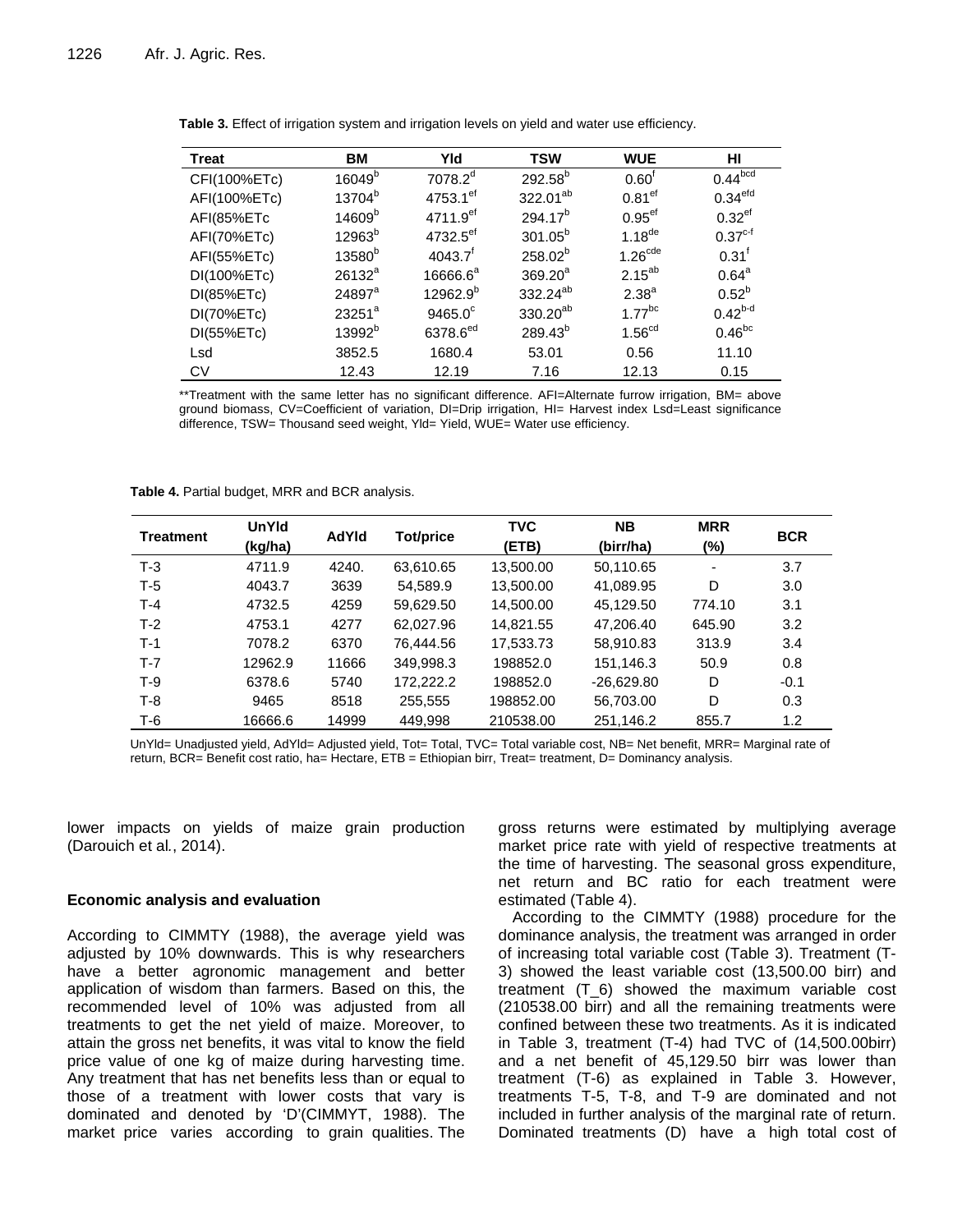

**Figure 3.** Economic gain of drip and furrow irrigation system with different irrigation level.

variable but lower net benefit. Though, the rest of the treatment had both higher variable cost and net benefit, hence not dominated and was considered for the marginal rate of return.

The economic analysis revealed that the highest net benefit of (251,146.2 birr) with higher total variable cost (210538.00 birr) was recorded from the application of 100%ETc with drip irrigation (T-6) and marginal rate of return 855.7%. The treatment (T-4) application of alternative furrow irrigation with 70%ETc gave the minimum benefit (45,129.50 birr) and marginal rate return of 774.10%. According to international maize and wheat improvement center (CIMMYT), the minimum acceptable marginal rate of return (MARR %) should be between 50 and 100% [\(CIMMYT, 1988\)](#page-7-19). This showed (Figure 3) that T-1, T-2, T-4, and T-6 treatments are economically important as the MRR is greater than 100%.

Hence, the most economically attractive for small-scale farmers with lower total variable cost and higher net benefits were in the application of alternative furrow irrigation at 70% ETc (T-4). Conversely, for resource full producers (investors), application of drip irrigation at 100% ETc (T-6) was also gainful with higher cost, and the highest net benefit is recommended as an alternative option.

## **Conclusion**

Drip irrigation has improved water use efficiency by increasing yield of crop. The main objective of the study was to find the best irrigation system for maize production with higher water use efficiency and possibility of lower grain yield reduction of Maize production in limited irrigation water areas. Based on the objective, among the

treatments used in this experiment, drip irrigation with 100%ETc was the best treatment selected for the investors and alternative furrow irrigation with 70%ETc selected for local farmers. When comparing drip with furrow irrigation there is a significant difference in grain yield production, yield parameter and water use efficiency.

## **CONFLICT OF INTERESTS**

The authors have not declared any conflict of interests.

## **ACKNOWLEDGEMENT**

The authors are thankful to Ethiopian Institute of Agricultural Research and Haramaya University Institute of Technology for the financial and technical support to conduct this experiment and also thankful to Werer Agricultural Research Center and staff members of Irrigation and Water Harvesting Research Division for their support and technical assistances in the field experimentation.

#### <span id="page-6-0"></span>**REFERENCES**

- Abate T, Shiferaw B, Menkir A, Wegary D, Kebede Y, Tesfaye K, Kassie M, Bogale G, Tadesse B and Keno T (2015). Factors that transformed maize productivity in Ethiopia. Food Security 7(5):965- 981.
- <span id="page-6-1"></span>Allen RG (2000). Using the FAO-56 dual crop coefficient method over an irrigated region as part of an evapotranspiration intercomparison study. Journal of Hydrology 229(1-2):27-41.
- <span id="page-6-2"></span>Allen RG, Pereira LS, Raes D, Smith M (1998). Crop evapotranspiration-Guidelines for computing crop water requirements-FAO Irrigation and drainage paper 56. Fao, Rome 300(9):D05109.